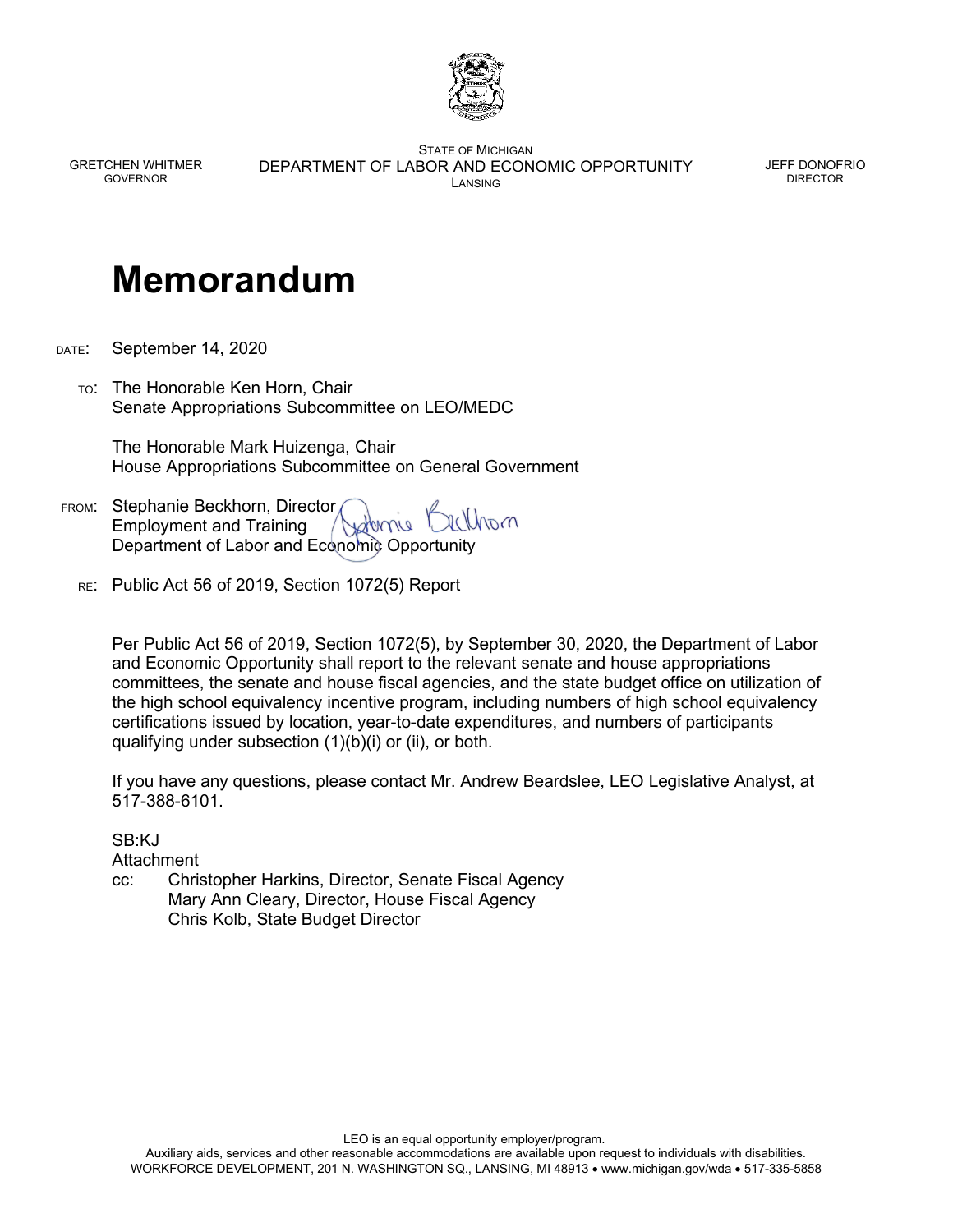## **PA 56 of 2019, Sec. 1072(5)**

Report on utilization of the high school equivalency incentive program, including numbers of high school equivalency certifications issued by location, year-to-date expenditures, and numbers of participants.

The data below is reflective of program activities for the period October 1, 2019 through July 31, 2020, which is the most recent data available.

| Number of           | <b>Vouchers</b> | <b>Credentials</b> | <b>YTD Expenditures</b> | <b>Balance of</b> |  |
|---------------------|-----------------|--------------------|-------------------------|-------------------|--|
| <b>Participants</b> | <b>Issued</b>   | <b>Earned</b>      |                         | <b>Funds</b>      |  |
| 5,522               | 4,858           | 773                | \$112,280               | \$97,680          |  |

- The participant and voucher counts reflect only the GED® testing series. Vouchers for the HiSET® test were purchased in February 2020; however, test centers were closed in mid-March due to the COVID-19 pandemic and testing capacity remains limited.
- The Number of Participants reported includes 3,739 individuals who started the GED® test series under the GED-to-School program created by Public Act 143 of 2015, Section 501 but had not yet completed all test subjects in the testing series and as of October 1, 2019 remained eligible to receive vouchers under the new HSE-to-School program. New participants since October 1, 2019 equal 1,783.
- \$61,160 of the YTD Expenditures were supported with the remainder of the GED-to-School funding appropriated under Public Act 143 of 2015, Section 501.
- For the period 10/1/2019-2/29/2020, the number of vouchers issued and expenditures incurred represented a 13% increase over the prior year. However, for the period 3/1/2020- 7/31/2020, the number of vouchers issued and expenditures incurred decreased 77% from the same time period the prior year due to testing center shutdowns as a result of the COVID-19 pandemic.

| <b>Credentials by County</b> |                |                       |                 |                    |                |  |  |  |
|------------------------------|----------------|-----------------------|-----------------|--------------------|----------------|--|--|--|
| Alcona                       | 1              | Gogebic               |                 | Monroe             | 39             |  |  |  |
| Allegan                      | 35             | <b>Grand Traverse</b> | 7               | Montcalm           | 7              |  |  |  |
| Allegan                      | 1              | Gratiot               | 3               | Montmorency        | 1              |  |  |  |
| Arenac                       | $\overline{2}$ | Hillsdale             | 5               | Muskegon           | 3              |  |  |  |
| <b>Barry</b>                 | 7              | Houghton              | $\overline{2}$  | Newaygo            | 7              |  |  |  |
| Bay                          | 34             | Huron                 | $\overline{2}$  | Oakland            | 20             |  |  |  |
| <b>Benzie</b>                | 1              | Ingham                | 12 <sup>2</sup> | Oceana             | 1              |  |  |  |
| <b>Berrien</b>               | 11             | Ionia                 | 5               | Ogemaw             | $\overline{2}$ |  |  |  |
| <b>Branch</b>                | $\mathcal{P}$  | losco                 | $\overline{7}$  | Osceola            | 4              |  |  |  |
| Calhoun                      | 12             | Isabella              | $\overline{2}$  | Otsego             | 1              |  |  |  |
| Canton                       | 1              | Jackson               | 12              | Ottawa             | 7              |  |  |  |
| Cass                         | 5              | Jackson               | 2               | Roscommon          | 6              |  |  |  |
| Charlevoix                   | $\overline{2}$ | Kalamazoo             | 18              | Saginaw            | 22             |  |  |  |
| Cheboygan                    | 1              | Kalkaska              | 1               | <b>Saint Clair</b> | 11             |  |  |  |
| Chippewa                     | 5              | Kent                  | 101             | Saint Joseph       | 7              |  |  |  |